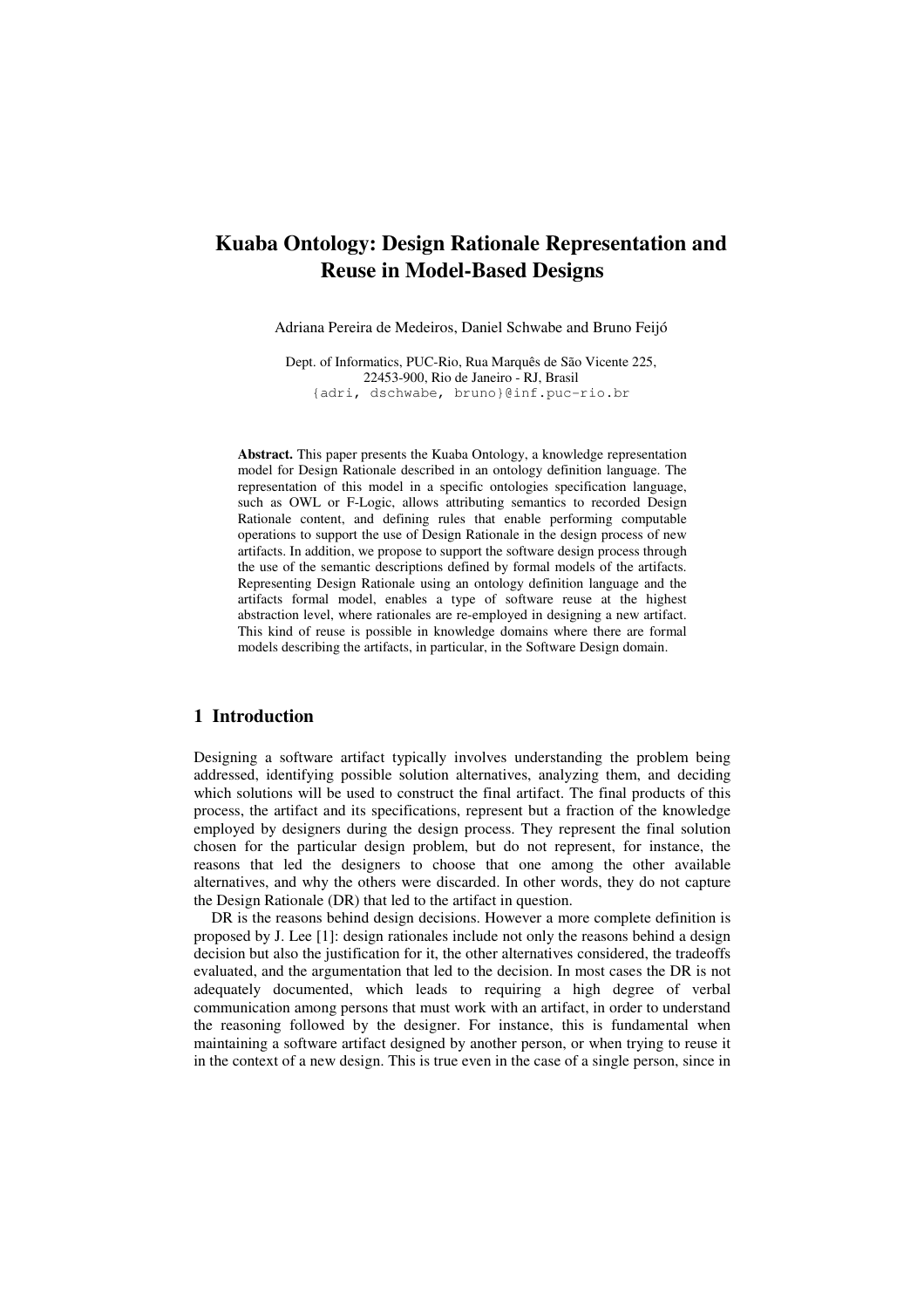many cases, over a longer period of time, the designer himself may not recall all the rationale he himself used in the design of a particular artifact. Therefore, recording the DR during the design process is critical to allow its reuse.

There are several proposals in the literature for representing DR, such as IBIS [2], PHI [3], QOC [4] and DRL [5]. Most of them are incomplete or informal, not enabling machine-processable computations over the represented DR. Consequently, it is not possible to guarantee that the representation is consistent and even that it does actually provide some sort of explanation about the captured design. Furthermore, when applying them to formally defined artifacts (such as software), their informality prevents automatically taking into consideration alternatives prescribed by the design methods, as well as incorporating their restrictions. In other words, it is not possible to leverage the semantics of the artifact provided by the formal model that describes it.

For many knowledge domains, particularly in software design, there are formal models that describe the artifacts and present semantic descriptions, which allow reasoning over the artifacts being produced. In this paper, this special type of design domain is called "model-based design". An example of such a formal model is the UML specification language [6] used to describe a class diagram. A formally defined DR representation may allow integrating the formal semantics of the artifacts being designed, and allows automated computations over such representations. When such representations are available in a distributed environment, it is possible to envisage the collaboration between designers with semi-automated support, where DR representations can be searched for, recovered and integrated during the process of designing a new artifact. Such availability can therefore be the basis for collaborative (and even participatory) design, among designers working with a given artifact.

The integration of different DRs is possible only if the following conditions are satisfied: the artifacts are built from the same type of formal model (e.g. two UML class diagrams); the DRs are used to represent the same domain of application (e.g. a CD catalogue) and the DR of the artifacts is represented using the same (or compatible) representation scheme(s) - e.g. an ontology vocabulary.

A semi-automated computational environment is being built to support designers through processing of formal DR representations. This environment uses the formal model for the artifact being designed to suggest design options at each step in the design, and records the corresponding choices made by the designer, using a special purpose description language that will be described later. Depending on the richness of the formal model of the artifact being designed, the system may suggest new alternatives, and also check the consistency of decisions made by the designer. Theoretically, when formal semantics for the artifacts are available, fully automated systems could be constructed to automatically synthesize artifacts, but this is neither the approach nor the focus taken in this paper. We explicitly require human intervention in defining design steps or operations in producing the final design.

Consider the following motivating example shown in Fig.1. This example shows three design options defined by different designers to model the "*Genre*" information item in an UML class diagram modeling a CD catalogue. In Fig.1-a, the designer decided to model "*Genre*" as an *attribute* with multiplicity one or more. In Fig.1-b, the designer decided to model "Genre" as a *class* that has an association with a *CD* class, and in Fig.1-c another designer decided to model a "*Category*" information item instead of "*Genre*" to represent the same kind of information. This designer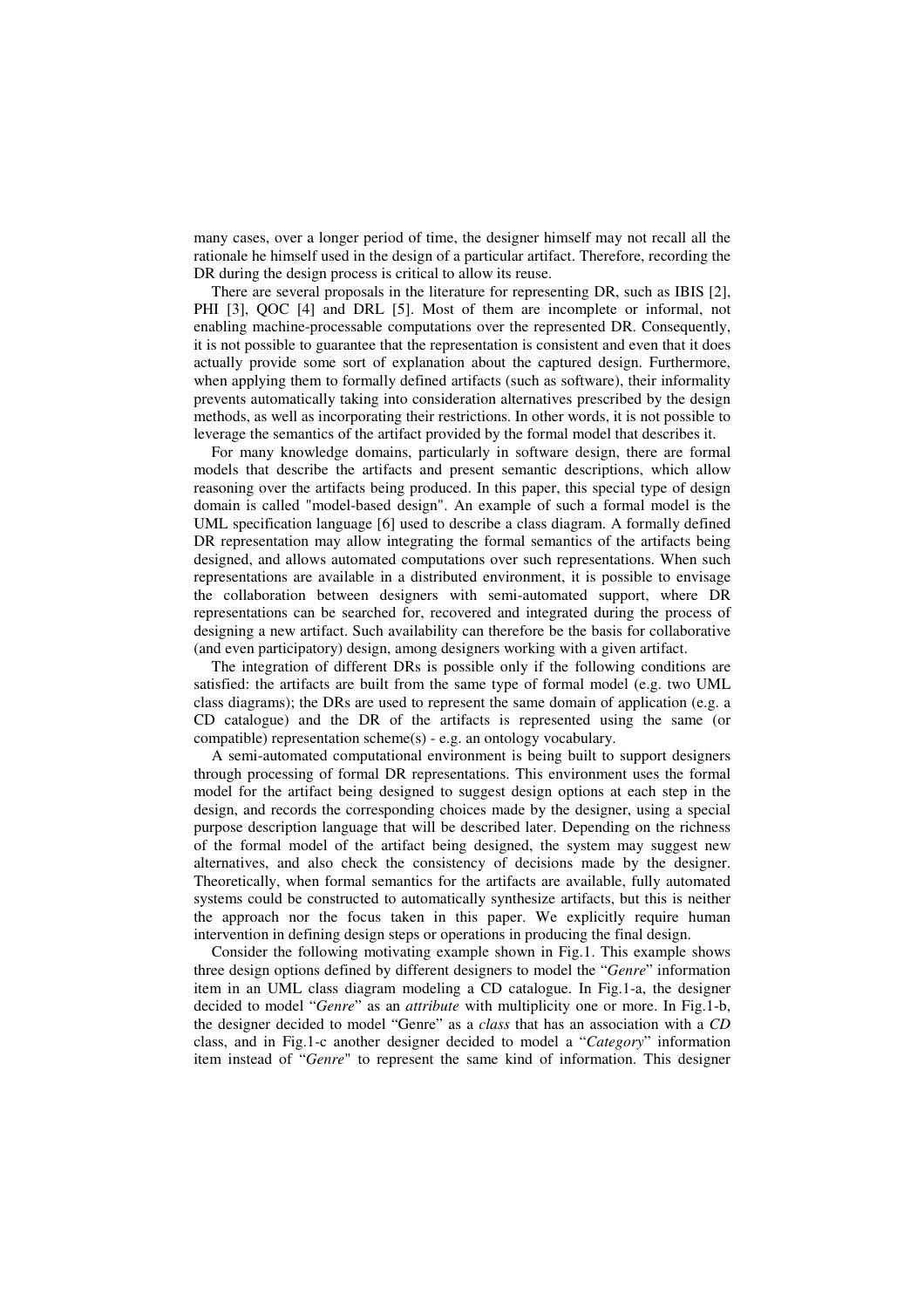decided to model *Category* as a *class* with a self-relation of type aggregation to represent the subcategory concept.



**Fig. 1.** Design options to model Genre information item

Since these artifacts are described in the same formal model (UML), and refer to the same domain (CD catalogues), a fourth designer could retrieve the DR representations of these artifacts (for instance, in a distributed environment), and integrate both rationales to design a new class diagram for this domain, reusing existing (partial) solutions.

In this particular case, the fourth designer could consider the "*Genre*" and "*Category*" information items to be really the same, and thus integrate the DR representations for each. For instance, she may consider modeling "*Category*" as an aggregation, but also taking the idea of allowing multiplicity one or greater, taken from the other modeling alternative. Thus, this designer could incorporate into her design the reasoning (arguments for and against each alternative considered) used by the other designers, and add her own reasons as well, finally making her own decisions.

This DR enables a type of reuse at the highest abstraction level, where rationales are re-employed in designing a new artifact. Starting with an existing DR, the designer can review and extend it, adding new alternatives or making different choices with respect to already defined alternatives, generating a new DR. From this point of view, both software maintenance and evolution can be considered as simply a continuation of a previous design process, captured in a given DR.

This paper is a significant extension and expansion of [7], in which we approach and exemplify the different uses of the Kuaba<sup>1</sup> ontology to representing and reusing DR. In the remainder of this paper, we first present a DR representation model for software designs, using the Kuaba ontology. Next, we address the issue of how the formal semantics of the artifacts being described can be integrated with the design process, which seen as an instantiation process of the formal model for the artifact. From this point of view, the richer the semantics of this formal model of the artifact, the greater the degree of support automation that could be achieved. Next, we present some scenarios of use for these DR representations, and the operations needed to support their reuse when designing new artifacts. We conclude by discussing related work and pointing out further work, and drawing some conclusions.

 $\overline{a}$ 

<sup>&</sup>lt;sup>1</sup> "Kuaba" means "knowledge" in Tupy-guarany, the language of one of the native peoples in Brazil.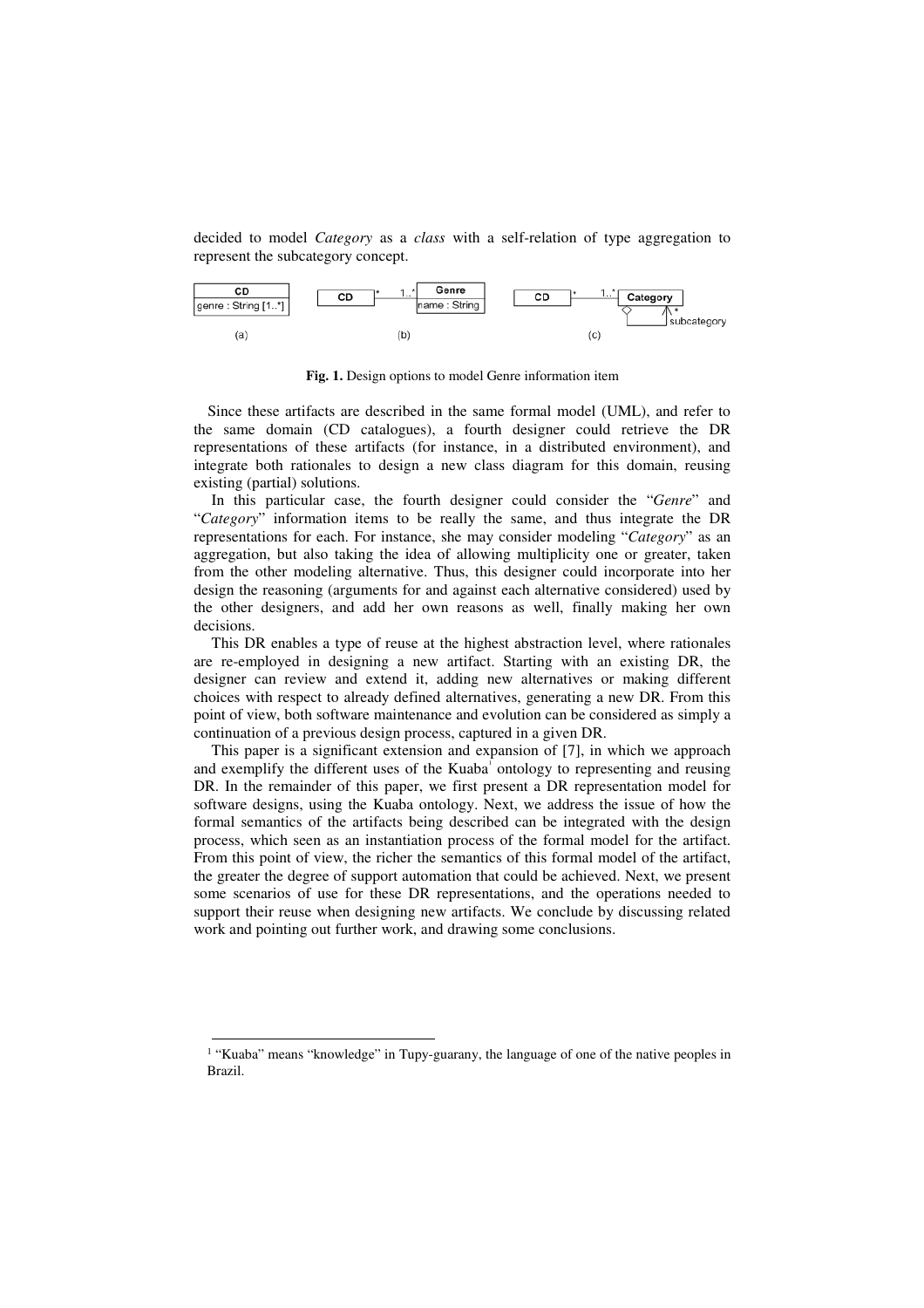# **2 Kuaba: The Design Rationale Ontology**

As previously mentioned, it is desirable to represent DR in a formally precise and computable way. Ontologies are good candidates for this, since, as defined in [8], they represent "an explicit specification of a conceptualization". In other words, they are knowledge representations, where a set of objects and their relationships are described through a defined vocabulary.

The Kuaba ontology describes a set of elements (classes, properties, relations and constraints) that express the DR domain. Our objective in proposing this ontology is to provide a vocabulary for DR described in an ontology definition language that allows attributing semantics to recorded DR content, and defining rules that enable performing computable operations and inferences on this content. The first version of the ontology was created using the Web Ontology Language (OWL) [9]. The current version is described in F-Logic [10] due to the availability of free inference engines.

The vocabulary described by Kuaba extends the argumentation structure of the Issue Based Information System (IBIS), whose approach for DR is to register the *issues* raised during design, the *positions* that address these issues and the *arguments* against or in favor of these positions. The extension enriches this argumentation structure by explicating the representation of the decisions made during design and their justifications, and the relations between the argumentation elements and generated artifacts. It consists also of integrating this argumentation structure with descriptions of the produced artifacts, and with information about the design history (when decisions were made, who made them, what design method was used, etc). Fig. 2 shows the elements of the vocabulary defined by the Kuaba ontology, using the UML notation to help visualization. Notice that such object oriented model is used only as a suggestion of illustration of ontology vocabulary; some relations and constraints were hidden to simplify the presentation.



**Fig. 2.** The elements of the Kuaba Ontology Vocabulary

Briefly described, the Kuaba ontology vocabulary represents the people involved in a design activity and their respective roles. After defining the design method and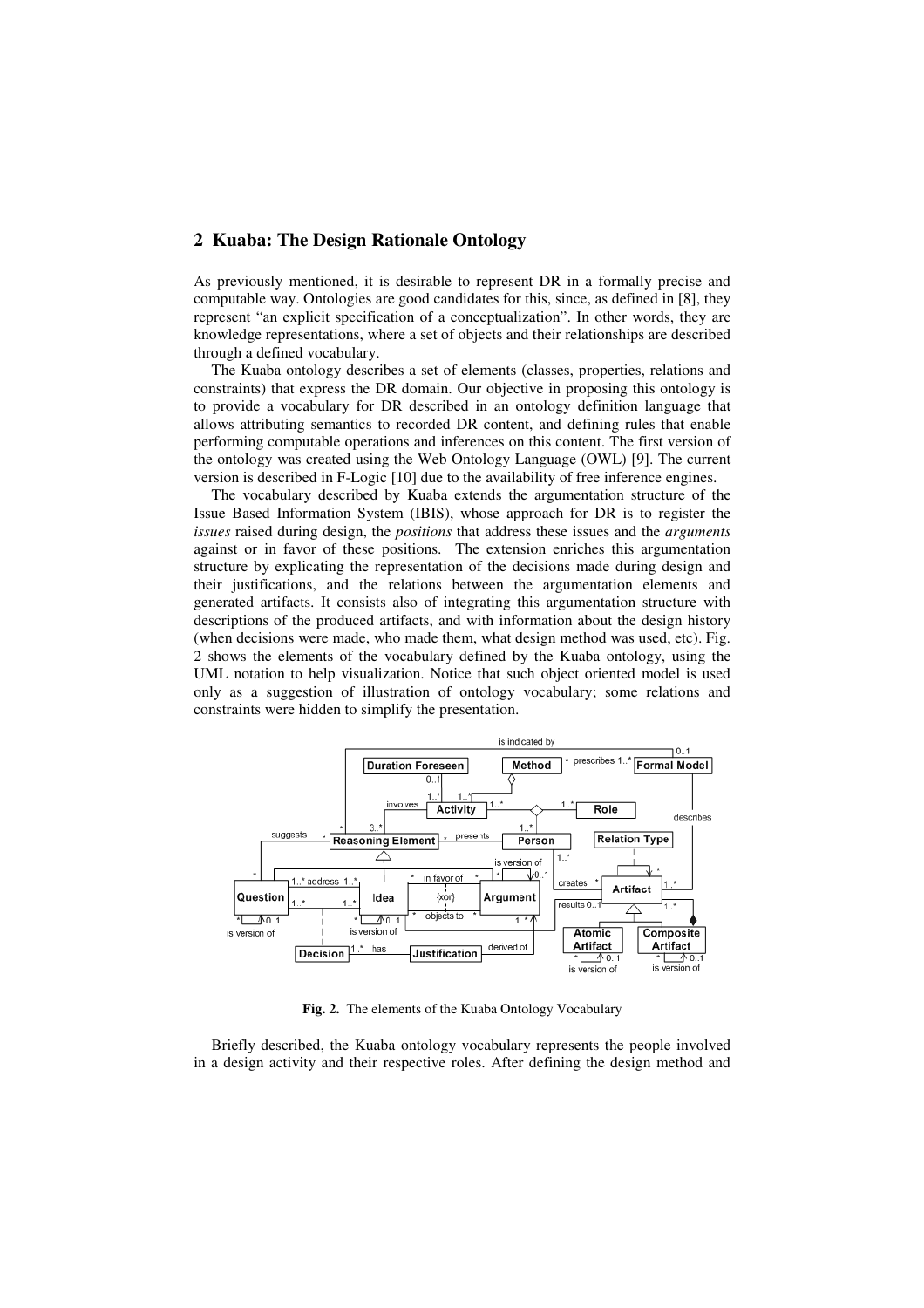the activities that will be undertaken, the people involved in the design activity use reasoning elements for organizing and recording their solution ideas about the artifact that is being constructed. Similarly to IBIS, these reasoning elements represent the design problems (questions) that the designer should deal with, the possible solution ideas for these problems and the arguments against or in favor of the presented ideas. In Kuaba some of these elements are described according to the formal model of the artifact prescribed by the design method used. People involved in the artifact design make decisions about the acceptance or rejection of the solution ideas presented. Each decision must have a justification that explains the "*why*" it was made. Justification is always derived from one or more arguments presented during the design. The ideas accepted during the design process originate artifacts that can be either atomic artifacts or composite artifacts. All reasoning elements (*Question*, *Idea* and *Argument*) and artifacts have a "*is-version-of*" relation, representing the fact that any one of them may be based on an existing element. This element may be either part of a previous version of this same artifact, and therefore the design is actually evolving it, or part of a different design that is being reused in a new context.

Below we show a portion of the Kuaba ontology vocabulary shown in Fig. 2 expressed using F-Logic.

```
// CONCEPTS -------------------- 
question::reasoning_element. 
idea:: reasoning_element.
reasoning_element[hasText->STRING; hasCreationDate->STRING; 
                  isInvolved->activity; suggests->>question; 
                   isPresentedBy->person;isIndicatedBy->formal_model]. 
question[hasType->STRING; isAddressedBy->>idea; hasDecision->>decision; 
         isSuggestedBy->>reasoning_element; isVersionOf->question]. 
idea[address->>question; results->artifact; 
     isConcludedBy->decision; isVersionOf->idea]. 
decision[isAccepted->BOOLEAN; hasDate->STRING; isMadeBy->>person 
         concludes->idea; hasJustification->justification]. 
// ALGEBRAIC PROPERTIES OF RELATIONS (INVERSE) -------------------- 
FORALL X,Y X[address->>Y] <-> Y[isAddressedBy->>X]. 
FORALL X,Y X[concludes->>Y] <-> Y[isConcludedBy->>X].
```
#### **2.1 Representing Reasoning Elements and Decisions**

Normally, the first activity done by the designer in designing a software artifact is the choice of design method or process that will be used to achieve the design. When the designer chooses a design method or process, she indirectly determines the formal model(s) (specification language) that will be used to describe the artifact. For example, when a designer chooses the Unified Process [11] to achieve the artifact design she indirectly determines the formal model defined by the UML to describe this artifact.

The existence of a formal model for the artifact determines, to a great extent, the questions and ideas that the designer can propose, since they are pre-defined by this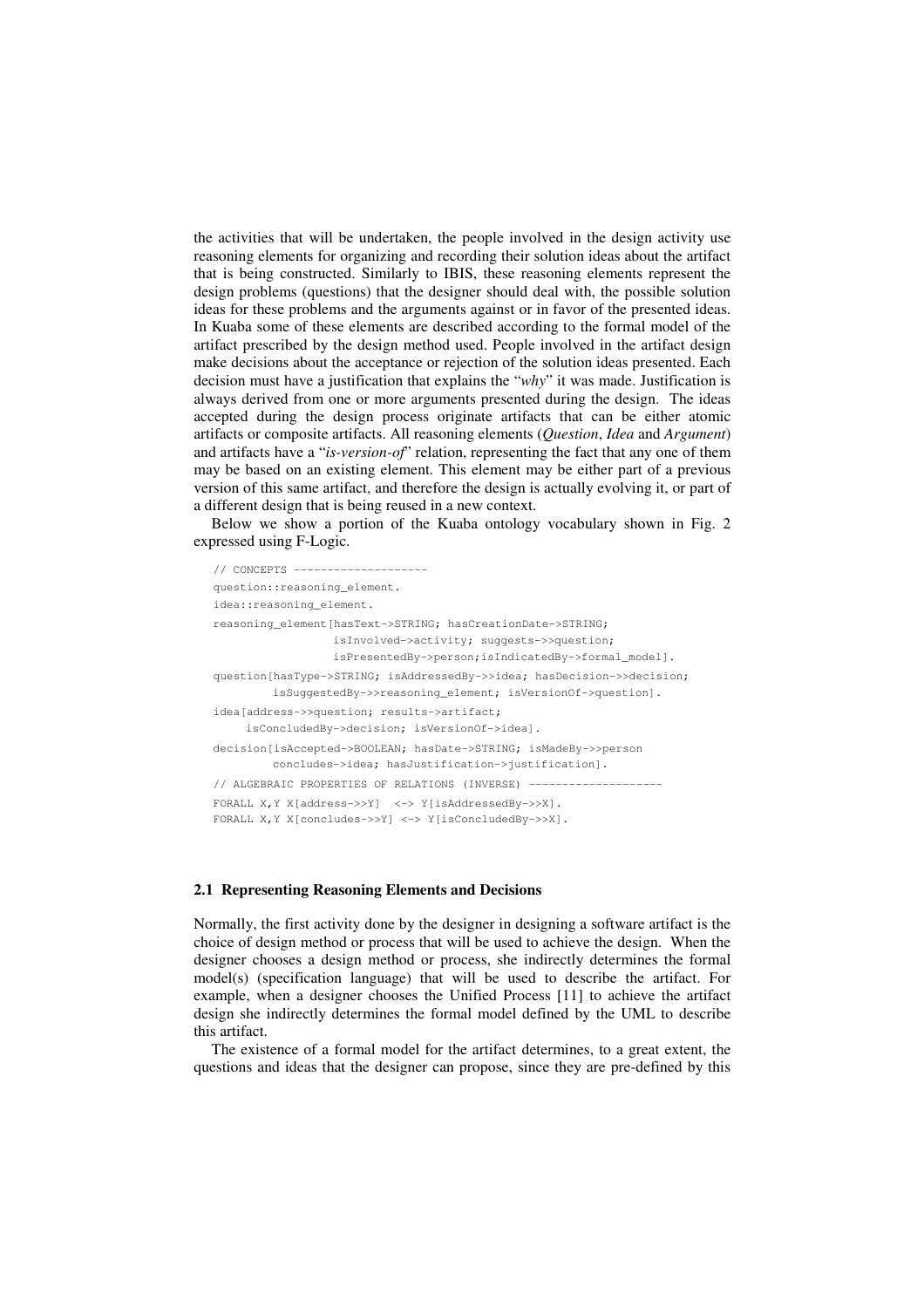model. In this sense, designing an artifact according to the method amounts to a stepwise instantiation of the formal model. Consider once again the motivating example shown in Fig. 1; if the designer has chosen the Unified Process, the DR will be expressed in terms of questions, ideas and arguments defined by the UML formal model for class diagrams.

The DR representation usually begins with a general question that establishes the problem to be solved. This general question can generate new questions that represent new design (sub) problems related to the main problem. For each question presented the designers can suggest ideas, formulating possible solutions to the problem expressed in the question.

According the UML formal model, the first problem to be solved in designing a class diagram is the identification of its constituting elements. Applying the vocabulary described by Kuaba, this results in instantiating the "*Question*" class with the instance "*What are the model elements?*". Fig. 3 shows a graphical representation we have created to help visualizing instances of the Kuaba ontology, showing the portion of the design regarding the alternatives to model "*Genre*" in the motivating example (Fig.1-a and Fig.1-b). In this representation, the root node is an initial question (represented as rectangles), "*What are the model elements?*", which is addressed by the ideas "*CD*", "*Genre*" and "*Name*", represented as ellipses. Notice that these values are determined by the designer's knowledge of the domain, or were extracted from the DR of a previous phase, requirements elicitation, which is not addressed in this paper.



**Fig. 3.** A portion of a DR representation regarding "Genre" in the motivating example (Fig. 1)

Once these first alternative ideas for the CD Catalogue model elements have been established, the designer must decide how each one of them will be modeled using the UML, to make up the final artifact, the class diagram. This next step is represented in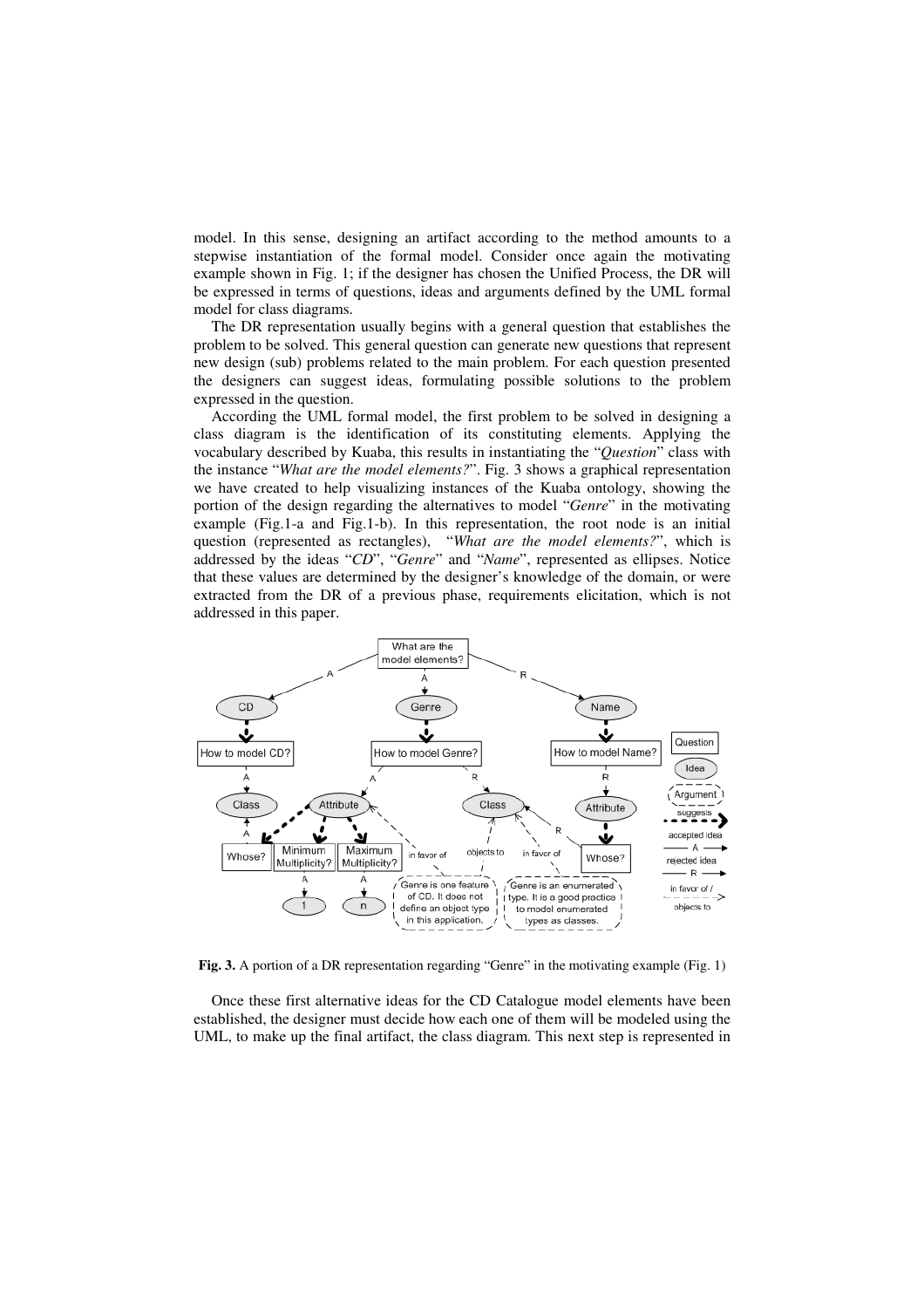Fig. 3 by the "suggests" relation, which determines questions entailed by ideas – "*How to model CD?*", "*How to model Genre?*" and "*How to model Name?*".

The possible ideas that address these questions are determined by the UML formal model for class diagrams – elements can essentially be a class, an attribute, or an association. Accordingly, the "*Class*" and "*Attribute*" ideas linked to the "*How to model Genre?*" node are established as an instantiation of the UML formal model. Strictly speaking, the designer should consider all the other alternatives proposed by the UML, but for the sake of simplicity we have shown only these two. Since the "*Attribute*" idea, in turn, must be associated with a "*Class*" according to the UML model, the question "*Whose?*" is suggested, which in turn will be addressed by the idea corresponding to the class with that attribute it is. Similarly, the questions "*Minimum Multiplicity?*" and "*Maximum Multiplicity?*" are also defined by the UML model to be associated with the idea "*Attribute*".

In this way, it is possible to envisage how the formal model "drives" the instantiation of the Kuaba ontology recording the DR. This formal model can be used by a support environment to suggest to the designer the possible Kuaba ontology instances that must be defined at each step of the process. The designer has to choose the desired alternative, and record the arguments for and against each option (represented as dashed rectangles in Fig. 3). It is through the "Argument" element that the designers can record the experiences and the knowledge that they are employing in the artifact design.

In Fig.3, we also show the final decision made, indicating each alternative answer to each question with an "A" (for accepted) or "R" (for rejected) label. Thus, the example represents the fact that the designer decided to accept the "*Attribute*" alternative to the question "*How to model Genre?*", in detriment of the "*Class*" alternative.

The acceptance or the rejection of an idea as a solution to a question is recorded by the "*Decision"* element. Differently from IBIS, in our ontology the acceptance or rejection of an idea is represented as a property of the relation between the elements *Question* and *Idea*, as shown in Fig. 2. We consider that the acceptance or rejection of an idea is not an intrinsic property of the "*Idea*" element, but must be defined with respect to a certain "*Question"*, since the same idea can address more than one question, and be accepted for one and nor for another.

The sub-graph of the DR made up of "Question" and "Ideas" is actually an AND/OR graph [12] that can be seen as a goal decomposition of the root node, which is always a "Question". The "*Question*" class in the Kuaba ontology has a "type" attribute, with possible values "AND", "OR" and "XOR". The value "XOR" indicates that all ideas that address this question are mutually exclusive, meaning that only one idea can be accepted as a solution to the question. The value "AND" indicates that the designer should accept all ideas that address the question or reject all of them. Finally, the value "OR" indicates that various ideas can be accepted as a solution to the question. This kind of information allows us to define rules that can suggest decisions about the acceptance or not of the proposed solution ideas. For example, the software could suggest rejecting certain ideas based in the following rule: if an idea associated with a question of type "XOR" is accepted by the designer, then all other ideas associated to this question will be rejected. This rule is formulated in F-Logic as follows: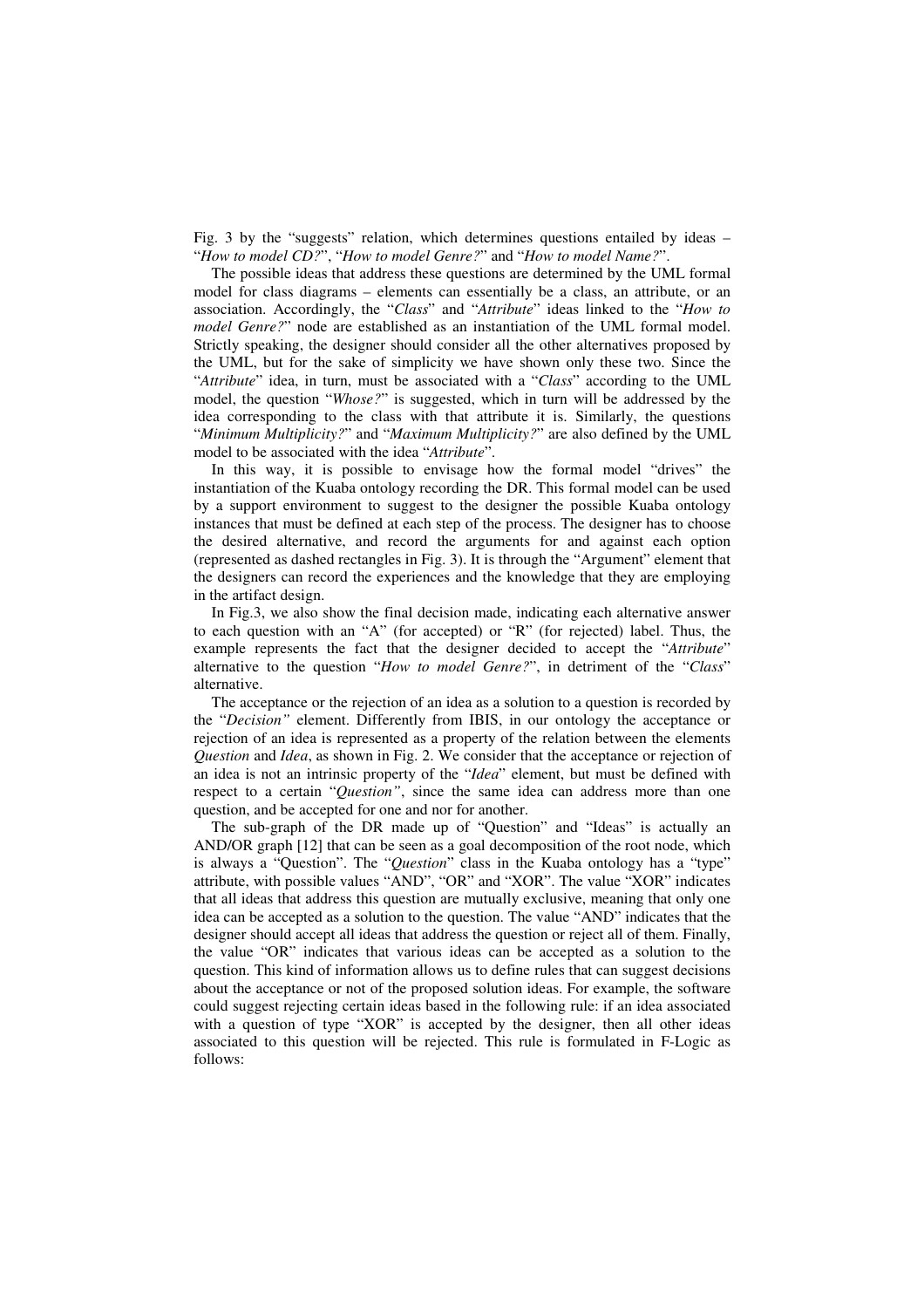```
FORALL Q, I1, I2, D1, D2 D2[isAccepted->>"false"] 
 <- Q:question[hasType->>"XOR"; isAddressedBy->>{I1,I2}; 
                hasDecision->>{D1,D2}] 
 AND D1:decision[isAccepted->>"true"; concludes->>I1:idea] 
 AND D2:decision[concludes->>I2:idea] 
  AND NOT (equal (I1,I2)).
```
Notice that, if the decision to accept the idea of modeling "Genre" as an attribute was the first one made by the designer, a support system could apply the rule above, and automatically propose that the idea of modeling "Genre" as a class be rejected, given that there are only two ideas associated with this question. At this point, the designer also has the option of not accepting this suggestion, and revising the possible answers to the original question "What are the model elements?", rejecting "Genre" altogether. In any case, the support environment can apply consistency rules defined by the Kuaba ontology, as well as those expressed for the particular formal artifact representation being used. Therefore, the order of accepting or rejecting an idea does not affect the represented rationale.

#### **2.2 Representing Artifacts**

A useful part of a DR representation must associate the designed artifact itself, or its components, to the corresponding design decisions that led to them being the way they are. This integrates the artifact description with the DR description. In Fig. 2, this is represented by the "*Results*" relation between "*Idea*" and "*Artifact*".

An artifact corresponds to a final design solution, made up of a set of accepted ideas in the DR representation. Therefore, in a DR representation every artifact must be associated with at least one idea, and at least one of them must have been accepted. Clearly, an artifact cannot be associated with an idea that was rejected.

In the Kuaba ontology vocabulary, artifacts are represented by two classes, *Atomic Artifact* and *Composite Artifact*. For example, in the UML formal model a class can be seen as an aggregation of attributes, and therefore an element modeled as a class can be modeled as a composite element. This is the case, for example, of class "*CD*" in Fig. 3. In Fig. 4 we show an example of an artifact representation after the decisions shown in Fig. 3 have been made. In particular, notice that the "*Genre*" element is represented as an *Atomic Artifact*, since the designer decided to model it as an attribute of the CD class.



**Fig. 4.** Examples of Artifacts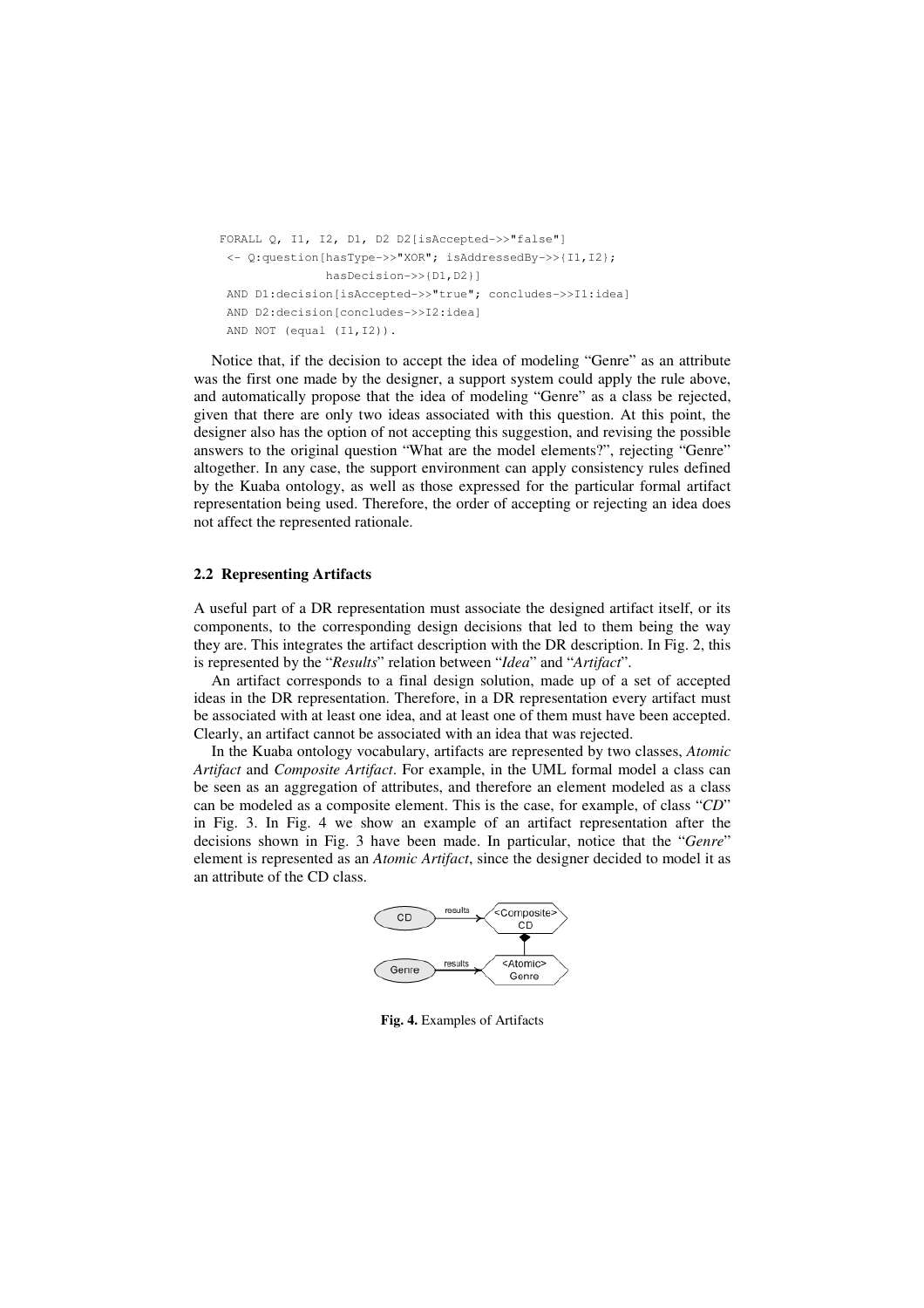# **3 Using the Representations of Design Rationale**

As exemplified previously, representing DR in a more formal language and using the artifact formal model permits us to assign semantics to recorded content, enabling processing this content by computable operations. These operations, in turn, give support to new scenarios of use of DR in model based designs of software artifacts.

Consider the scenario where a designer wishes to construct a class diagram to represent information that will be used in a CD Store application. Since the online stores domain is a common domain in software design, the designer decides to perform a search for existing designs in a distributed environment, trying to find similar artifacts, before she begins a new design. As a result, she finds two different class diagrams for the CD domain with their respective DR representations. After receiving the search result and analyzing the artifacts found, the designer decides to reuse these artifacts taking advantage of the knowledge already used by other designers that is recorded in the available DR representations. In this scenario the designer can reuse a found artifact in two ways. She can import its DR representation and begin her design based on it; or she can integrate the DR representations of both found artifacts to compose a more complete solution of design.

An example of the first type of reuse is the artifact evolution process, in which a copy of a DR representation of the artifact is used as a starting point for the design, and subsequently modified, generating a new artifact (the new version of the original one). Incorporating a DR representation of an artifact means to import a set of already defined reasoning elements into the design that is being performed. Imagine that the designer had selected the first class diagram found and that in this diagram the author had considered the "*Genre*" and "*Record Label*" information items, as Fig. 5 shows.



#### **Fig. 5.** Original Class Diagram

In this diagram the author decided to model the "*Genre*" information item as an attribute of a CD class and the "*Record Label*" item as a class. Fig. 6 shows the graphical representation of the reasoning elements incorporated into the new design, after the designer has selected the first diagram found. These elements represent the reasoning used by the author of the artifact to model the "*Record Label*" information item in his class diagram. According to this DR representation, the author considered the idea of designing "*Record Label"* as a class and the ideas of designing the "*Name*" and "*Phone*" information items as attributes of this class.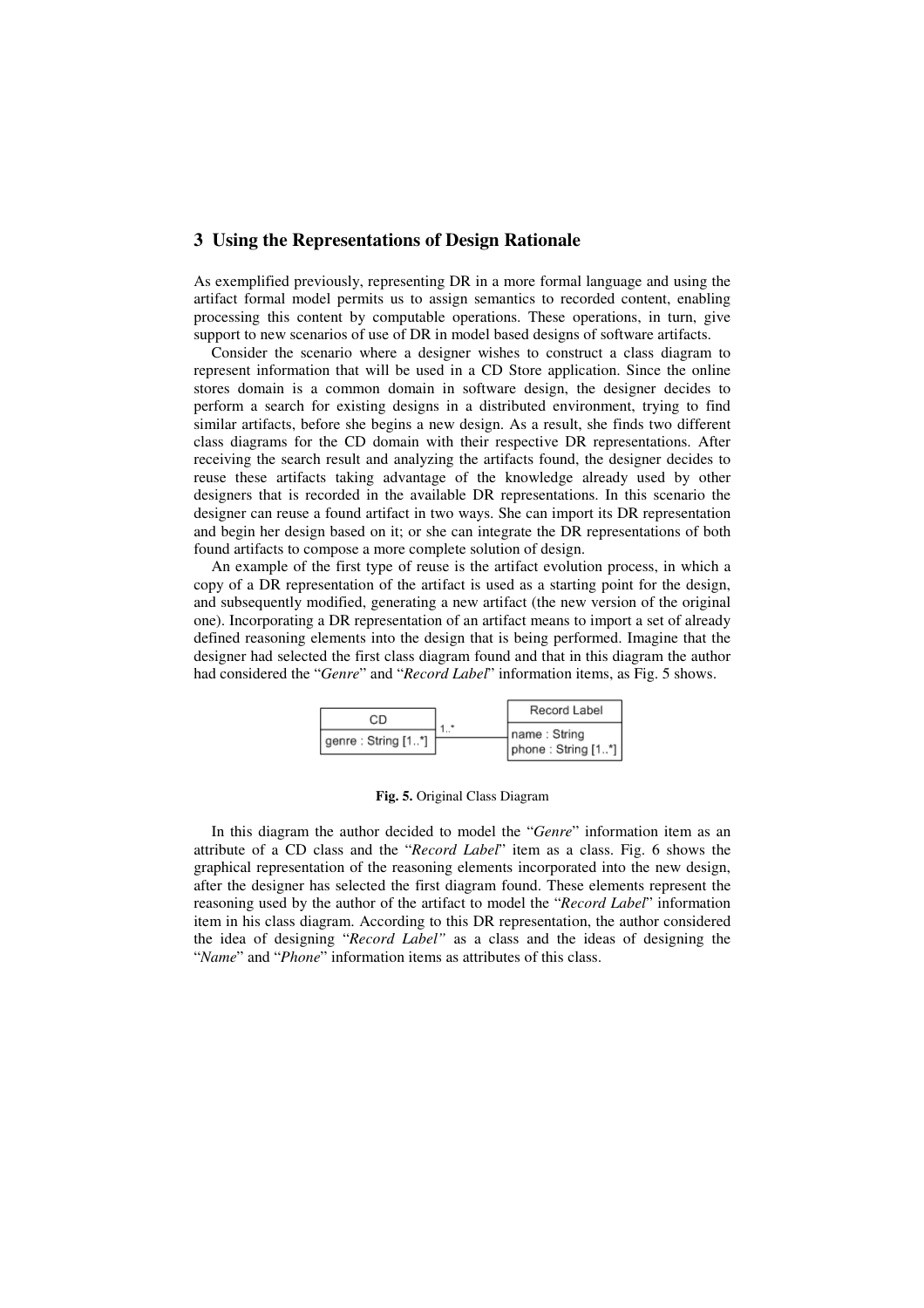

**Fig. 6.** Example of DR about the *Record Label* information item

Notice that the decisions made for the imported artifact design are not incorporated to new design (there are no arrows labeled "A" and "R"). This reflects the fact of the incorporation of an existing DR representation and its modification represents a new design, or a design continuation, whose DR should also be recorded. In this new design, new decisions should be made according to the new designer's objectives, although the decisions previously taken by the author of the imported DR can be obtained from the DR representation of the original artifact.

In this first example we can suppose that, after analyzing the solution ideas incorporated into the new design, the designer had access to the idea of designing "*Record Label*" as an element of her class diagram, an idea that she had not considered before. We can also assume that the designer decided to modify the DR incorporated into her design including a new solution idea, the idea of designing the element "*Record Label*" as an attribute of a *CD* class.

Observing the decisions shown in Fig. 7 we can conclude that the designer decided to model the "*Record Label*" element as an attribute of the *CD* class and to reject the solution ideas for the "*Name*" and "*Phone*" elements.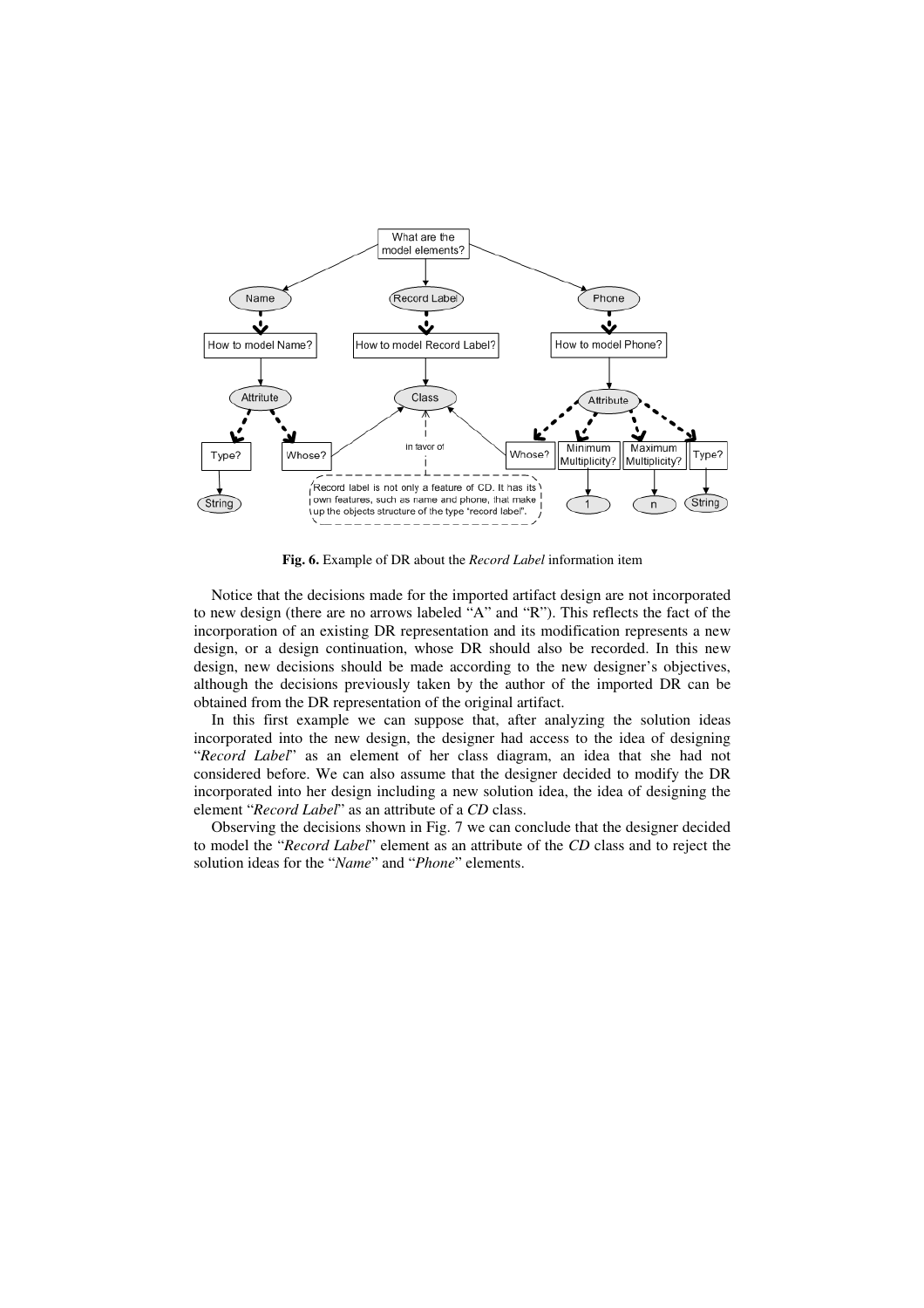

**Fig. 7.** DR for the new artifact, the "Record Label" attribute definition

Fig. 8 shows the design solution used by the designer after reasoning about the design of the "*Record Label*" element.



**Fig. 8.** Newly designed artifact, the "CD" class definition

To exemplify the second way of reusing artifacts, the reuse through integration of existing DR representations, we will use the motivating example presented in section 1. In this second form of reuse, the designer selects the three artifacts found by the search service and, after analyzing the DR of these artifacts, she performs the integration of their respective representations.

Part of the DR of the first artifact selected by the designer is shown in Fig. 3. Examining this DR, the designer verifies that the author of the select artifact decided to model the "*Genre*" element as an attribute of the *CD* class after considering the use of attribute multiplicity to model more than one genre for the same CD.

Continuing her analysis, the designer consults the DR of the third artifact found, shown in Fig. 9, and verifies that the author of this artifact, instead of considering an element "*Genre"* in the class diagram, considered the element "*Category*" and decided to model this element as a class. Besides the "*Category*" element, the author also decided to include the element "*Subcategory*" in his diagram to model the concept of subcategories as an aggregation of the Category class.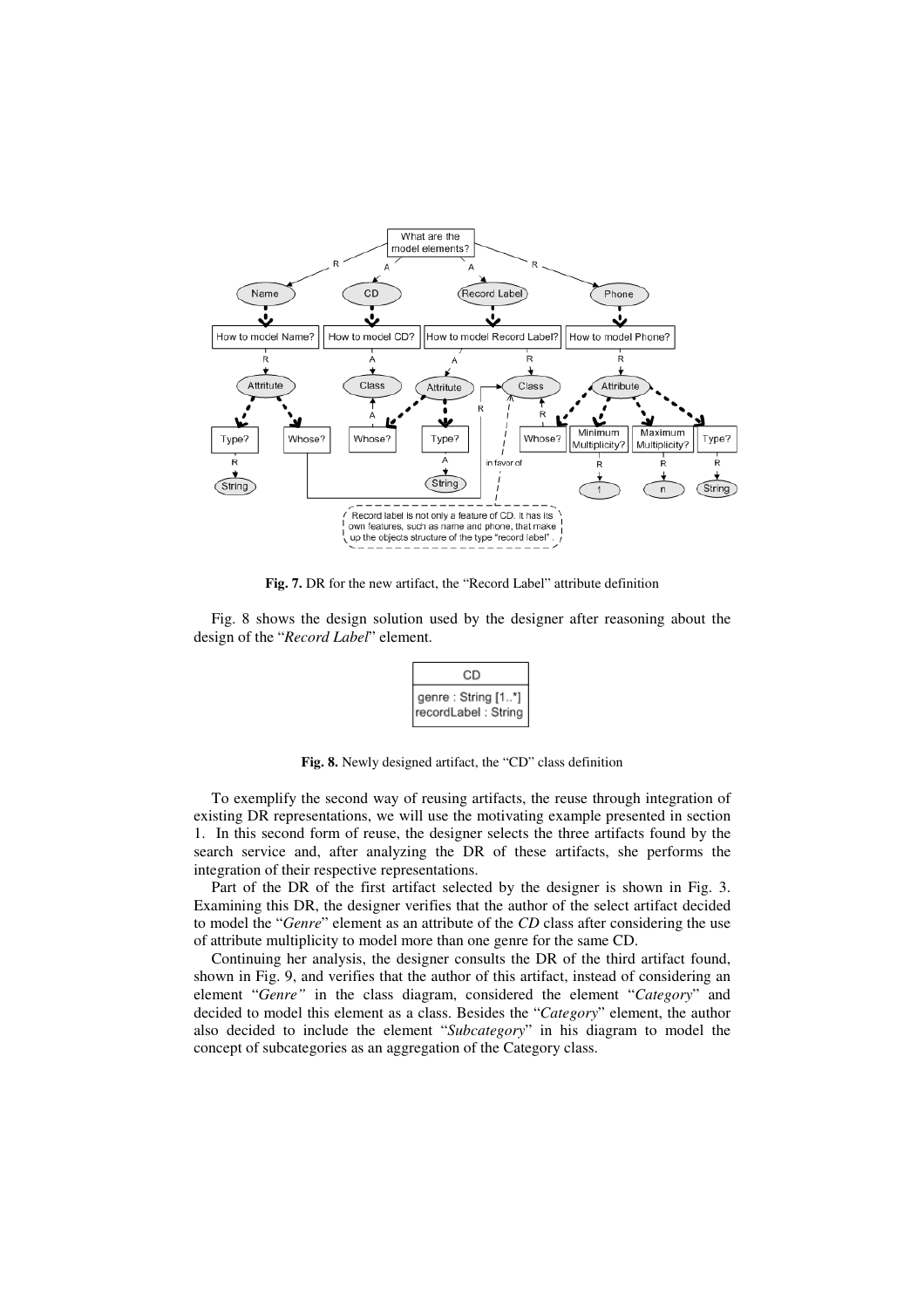

**Fig. 9.** Example of DR about the Category Element

Next, the designer establishes that the "*Genre*" and "*Category*" elements in each of the DR representations are actually the same concept in the CD domain, and formally specifies this identity so that a computational environment can integrate the reasoning elements related to them. After specifying the identity between these elements, the designer defines that the representation of the second artifact (Fig. 9) will be used as the basis for the integrated representation, and performs the integration of the DR representations of the selected artifacts. Fig. 10 shows the graphic representation of part of the DR that was recorded after the integration of the rationales exemplified in figures 3 and 9.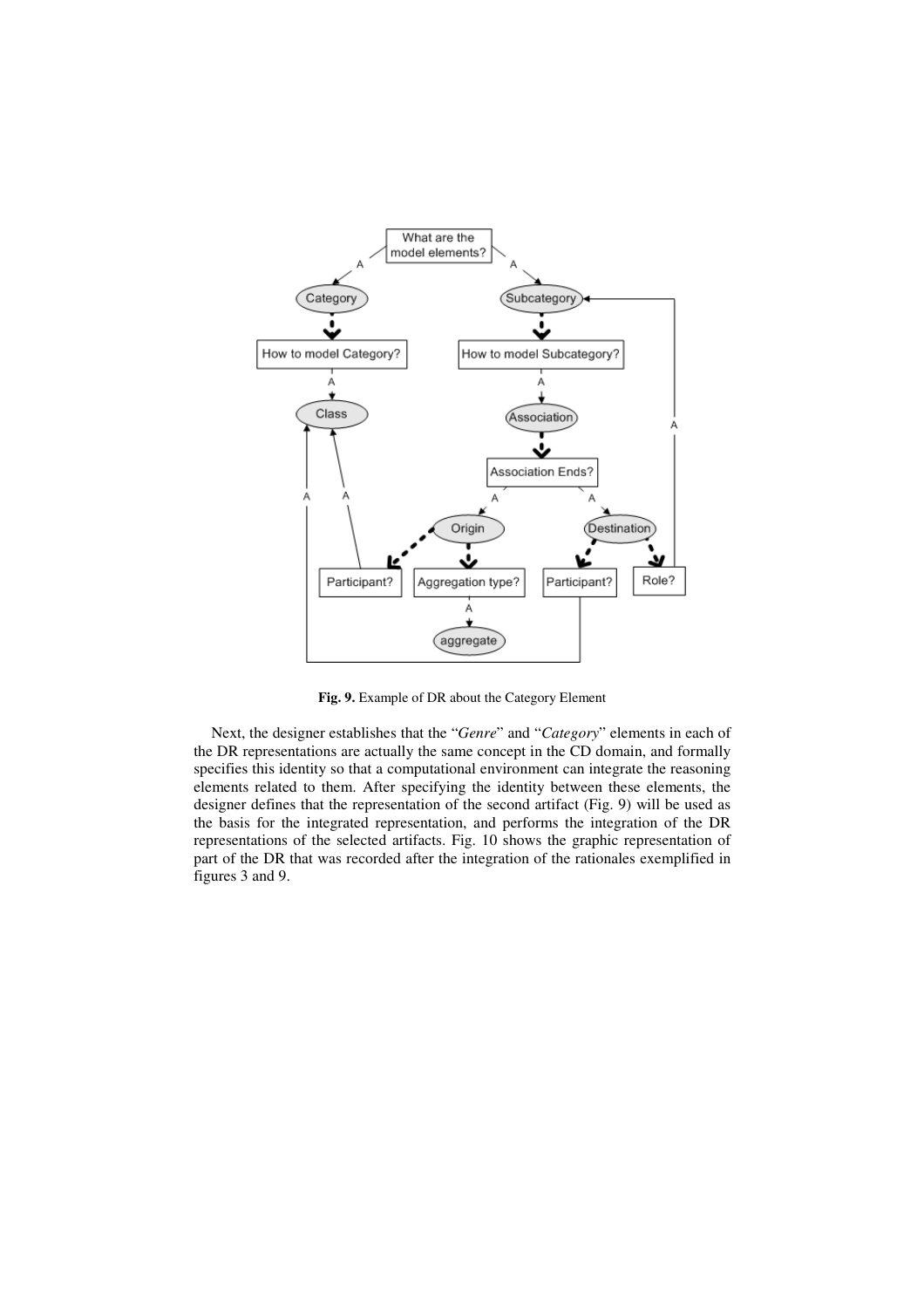

**Fig. 10.** Example of integrated DR

Observing the DR integration result shown in Fig. 10, we can notice that the solution idea "*Attribute*" that addresses the question "*How to model Genre?*" in Fig. 3 and all other questions, solution ideas and arguments represented there, were automatically included in the sub-tree of the question "*How to model Category?*". With this integrated DR, the designer can begin her design evaluating the solution ideas already used taking advantage of the experiences of other designers, expressed in the arguments and decision justifications included in the DR. Based on this knowledge, she can modify the DR obtained and make new decisions about how her new class diagram will be designed.

The DR represented with the Kuaba ontology vocabulary could also be used in scenarios that involve cooperation. We believe that the support operations necessary for the reuse of DR in cooperation scenarios are the same operations necessary in the scenarios presented previously. In other words, the operations just described can be applied in exactly the same way when integrating partial solutions produced by team members in a cooperative design effort. We will discuss the necessary operations on DR representations next.

#### **3.1 Operations**

The use of the DR representations requires different kinds of operations on the recorded content. The explicit and semantic representation of DR in a language formally defined and specifically designed for the description of ontologies, allows these operations to be computable by engines to support the design of new artifacts.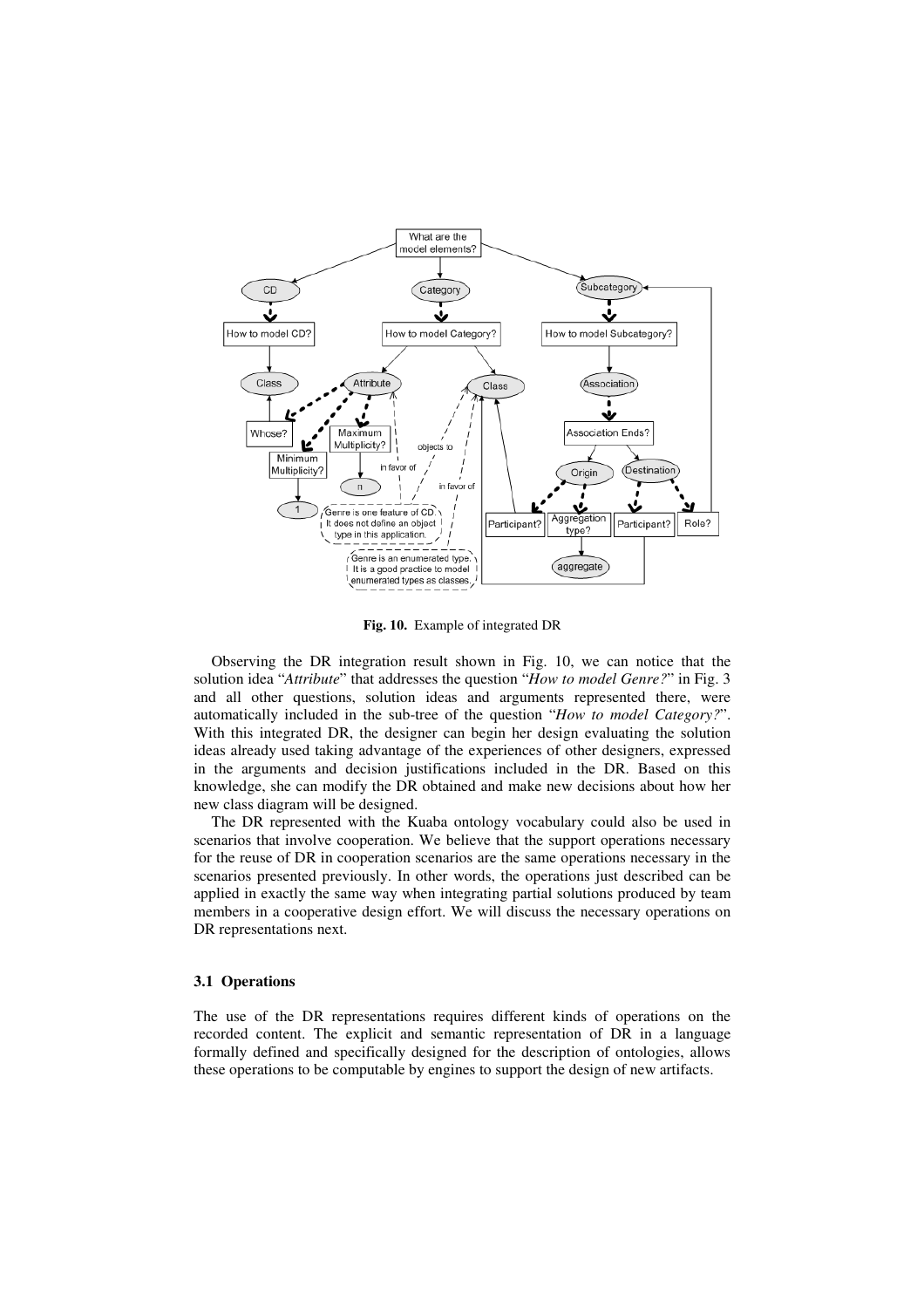The operations over DR representations can be grouped into queries, operations for manipulating an existing DR representation and operations for integrating of two or more DR representations (instances of the Kuaba ontology)

The first group allows formulating relevant questions about the design process and about the produced artifact. For example, we can formulate questions such as "*What were the solution ideas considered during the Genre artifact design?*", "*Why the decision of designing the Genre artifact as an attribute was made?*", "*Who presented the solution idea adopted for the Genre artifact?*", or still "*Is artifact X related to artifact Y*?" The queries are performed according to the relations semantics and constraints defined by the Kuaba ontology vocabulary.

The operations for the manipulation of the existing DR representations are basically the same operations necessary to represent the reasoning elements (*Question*, *Idea* and *Argument*) produced by the designer during the design of a new artifact. These operations involve the creation and destruction of instances of the classes and properties defined in the Kuaba ontology. They are implemented in the majority of available ontology manipulation tools, such as Protégé [13].

The operations for the integration of two or more DR representations involve more specific treatments. These operations resemble the operations necessary to perform ontology alignment [14]. However, the operations for the integration of the DR representations defined in this work differ from the usual alignment operations, since they involve matching instances of the same ontology (Kuaba) and not the matching of taxonomies and instances defined in different ontologies. The types of operations identified for the integration of two or more DR representations are: search, copy, union and substitution.

Search operations allow the designer select which elements of the representations considered for the integration will be included in the integrated representation. For example, the designer could provide a question, and request that the search tool recover only the ideas that have arguments in its favor that are answers to this question.

Union operations allow joining the reasoning elements described in the representations considered in the integration to generate a new representation. These operations should take into account the identity specifications and the definition of the base representation previously defined by the designer. These operations can be implemented in different ways, allowing the designer to determine how the union of elements will be performed. One way would be to permit the designer to specify which parts of the representations considered should be integrated. For example, she could define the *Question* element that would be the root of the union of the representations. Or still, to allow her to restrict the elements considered during the integration, such as, for instance, requiring the union to consider only the ideas that were accepted in their respective representations.

 Finally, the substitution operations allow the designer substitute an element in one representation by a corresponding element from another representation. This operation can be used for example when the designer desires to use the DR of a single representation, but she desires to substitute one of its elements by an element specified in the other representation.

Some of these operations make use of inference rules to automate part of the designer work in recording the DR of the artifact that she is building.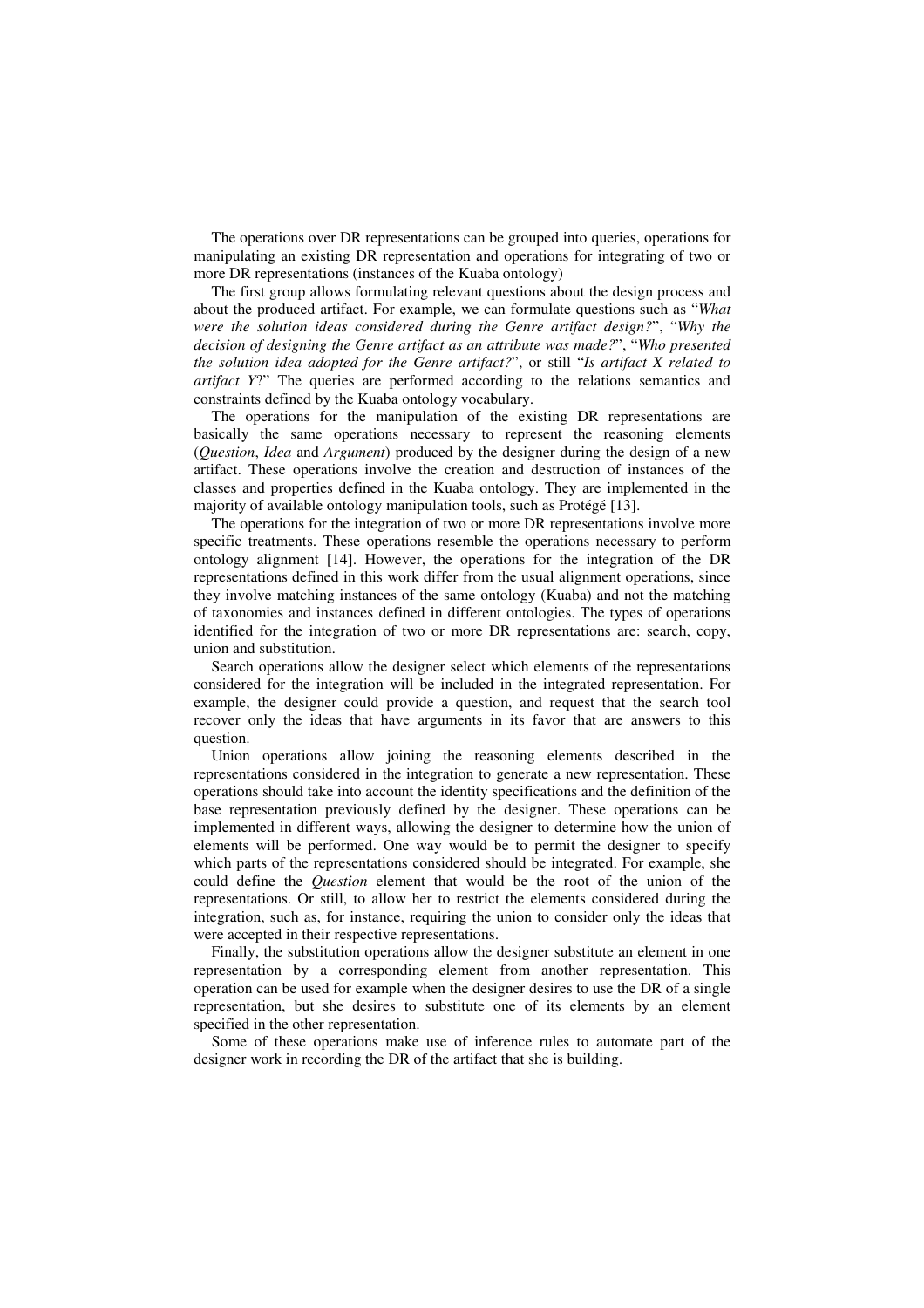# **4 Related Work**

Procedural Hierarchy of Issues (PHI) extends IBIS by simplifying the relations among issues by using the "serve" relationship only. In addition, it provides two methods to deal with design issues: deliberation (to give answers to the issue) and decomposition (to break down the issue into a variety of subissues). Differently the Kuaba ontology, PHI does not represent explicitly the decisions made during design and its justifications. Plus, it is not integrated with the artifacts descriptions and other information about the design process.

The Potts and Bruns [15] model relates entities in existing software engineering methods to IBIS-based deliberation. This model was extended by [16] in the creation of the Decision Representation Language (DRL). Similarly to the Kuaba ontology, the key difference from other DR representations, namely the integration with software engineering methods, is achieved through derivation of artifacts from alternatives. However, the Potts and Bruns model and the Kuaba ontology differ in the way they use software engineering methods. In Potts and Bruns model, the generic model's entities are refined to accommodate a particular design method's vocabulary for deriving new artifacts. For example, a new entity specific to the used design method is incorporated into the IBIS model. In Kuaba ontology the vocabulary of the design method is used in the creation of instances of the reasoning elements (*Question* and *Idea*), which allows to automate the generation of part of the values that would be informed by the users during design.

Although the works presented in [17] and [18] approach DR specifically for software engineering and focus on the (re)use of DR, they are not directly comparable to our work because they do not address the integration of DR representations to create new software artifacts. Furthermore, these works do not consider computable operations as a support for the reuse of software artifacts.

### **5 Conclusions**

In this paper we have proposed a new way of reusing artifacts in Software Design domain. To permit a more effective reuse of DR, we have presented the use of the formal models of artifacts to represent DR using the vocabulary defined in Kuaba ontology. This vocabulary represented in a specific ontology specification language allows formulating queries on the recorded DR and to define a set of rules and operations to support the use of DR in designing new software artifacts.

One of the problems related to DR representation is the use of the formalism by the people involved in design process. We believe that the use of formal models of artifacts in a software development environment can facilitate the DR capture, since it permits automating part of generation of DR representations. Therefore, the large amount of data produced in DR representations of actual designs is significantly hidden from the designer through the use of automated support.

Our current research includes: the implementation of the operations defined in this paper to validate the reuse of software artifacts through the integration of existing DR representations; and the investigation of the use of the Kuaba ontology to represent